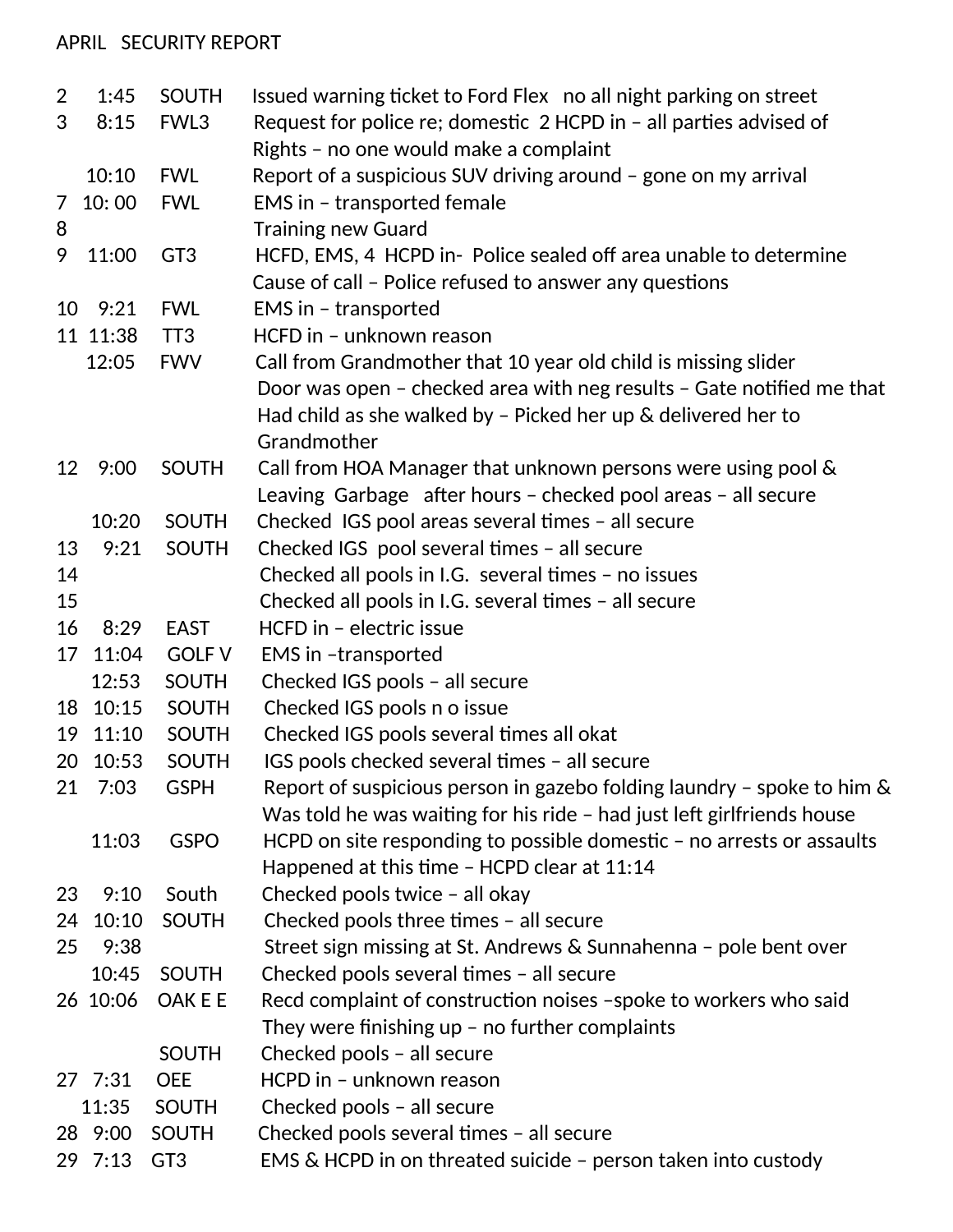For her protection

11:18 SOUTH Checked pools twice – all okay<br>30 11:10 SOUTH Checked pools three times – all Checked pools three times - all secure